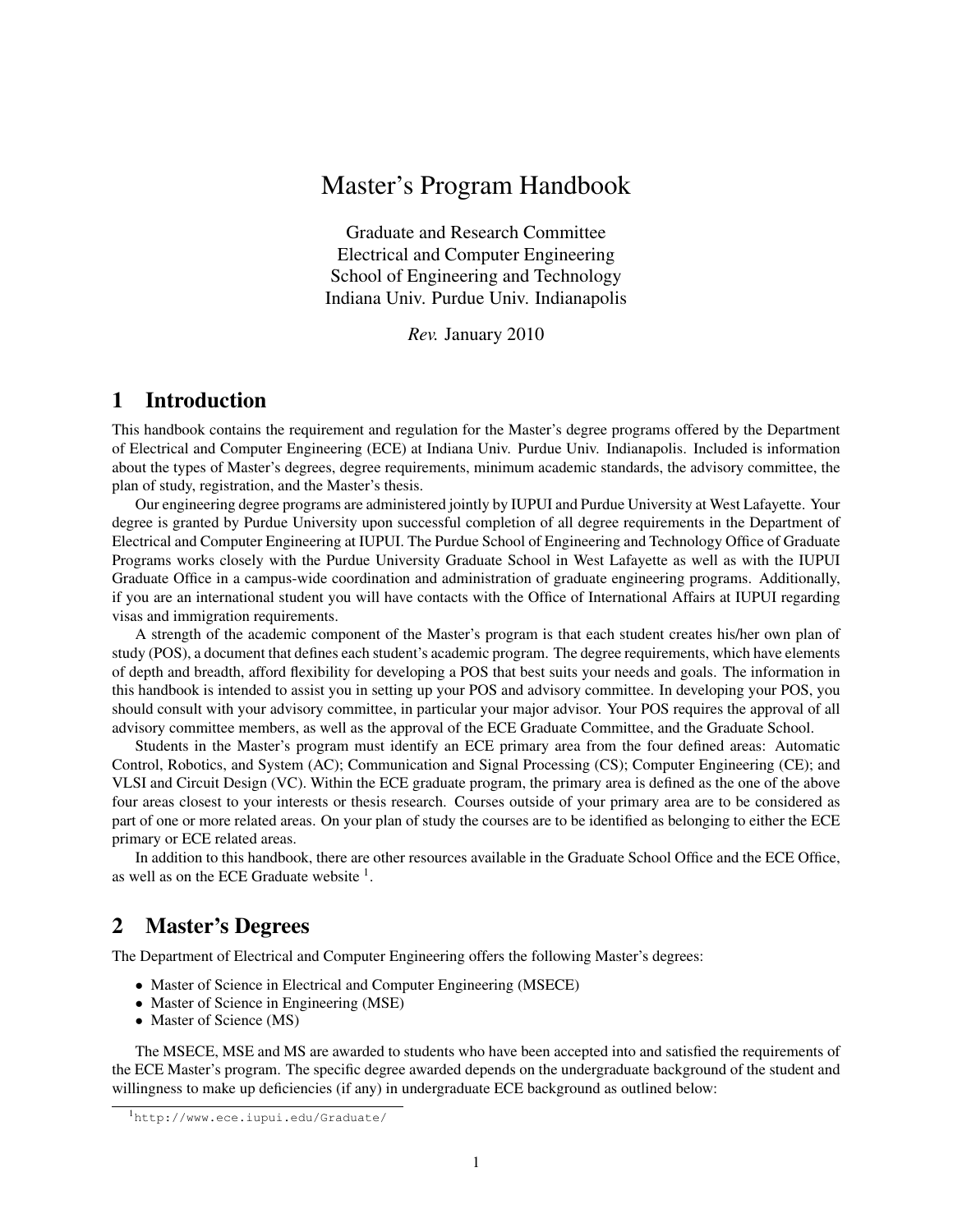|                         | Thesis Option<br>Non-thesis Option       |  |  |  |  |
|-------------------------|------------------------------------------|--|--|--|--|
| <b>ECE Core Courses</b> | A minimum of 6 hrs                       |  |  |  |  |
| Math                    | A minimum of 3 hrs                       |  |  |  |  |
| <b>Research Thesis</b>  | 9 hrs of ECE 698<br>None                 |  |  |  |  |
| Project                 | At most 3 hrs of ECE 696/ECE 697<br>None |  |  |  |  |
| Total                   | The total of 30 hrs                      |  |  |  |  |

|  |  |  |  | Table 1: Summary of Thesis and Non-thesis Options |  |
|--|--|--|--|---------------------------------------------------|--|
|--|--|--|--|---------------------------------------------------|--|

- The MSECE degree is awarded to students who satisfy the requirements of the ECE program and any one of the following conditions:
	- An undergraduate degree in CmpE, ECE, or EE from an ABET  $^2$  accredited institution.
	- An undergraduate degree in Computer Science, if the student's course work includes junior or senior level courses in a) operating systems, b) compiling, and c) computer architecture. Prerequisite material for these courses is implicitly required. Partial satisfaction of this coursework, augmented by ECE courses, can also be used to satisfy this requirement.
	- Any other undergraduate degree, plus satisfaction of a specified set of ECE undergraduate requirements. Refer to Appendix A for the detailed description of ECE undergraduate requirements.
- The MSE degree is awarded to students who satisfy the requirements of the ECE program or interdisciplinary emphasis requirements, and who hold an undergraduate degree in engineering (other than CmpE, ECE, or EE) from an ABET accredited institution, and who have not satisfied the specified set of ECE undergraduate requirements (Appendix A).
- The MS degree is awarded to students who satisfy the requirements of the ECE program, or interdisciplinary emphasis degree requirement, and who hold an undergraduate degree in a non-engineering discipline, and who have not satisfied the specified set of ECE undergraduate requirements.

Although there are several options available among these degrees, they all represent essentially the same level of achievement. The special requirements of the Department of Electrical and Computer Engineering are set forth in this handbook. Additional regulations are contained in the Graduate School Catalog available from the Graduate School.

## 2.1 Program Emphasis: ECE or Interdisciplinary

All students must have a minimum of 15 credit hours of ECE graduate courses on their plans of study.

### 2.1.1 ECE Program

Students pursuing the ECE program must identify a primary area and a related area within ECE.

#### 2.1.2 Interdisciplinary Program.

A student in the ECE Master's degree program may choose an interdisciplinary emphasis. Students following the interdisciplinary program must identify an ECE primary area and a non-ECE related area.

### 2.2 Thesis or Non-thesis Options

Either the thesis or non-thesis option may be selected for the ECE and the interdisciplinary program. Requirements for both options are summarized in Table 1, and the detailed requirements are described in Section 3. The ECE department strongly recommends full-time students select the thesis option in order to be considered for financial aid and assistantships.

## 3 Degree Requirements

## 3.1 Total and ECE Graduate-Level Credit Hours

All students must complete a total of 30 credit hours selected by the student and approved by the advisory committee. The requirements are the same for all MS degrees, a minimum of 15 credit hours must be ECE graduate courses. One

<sup>2</sup>http://www.abet.org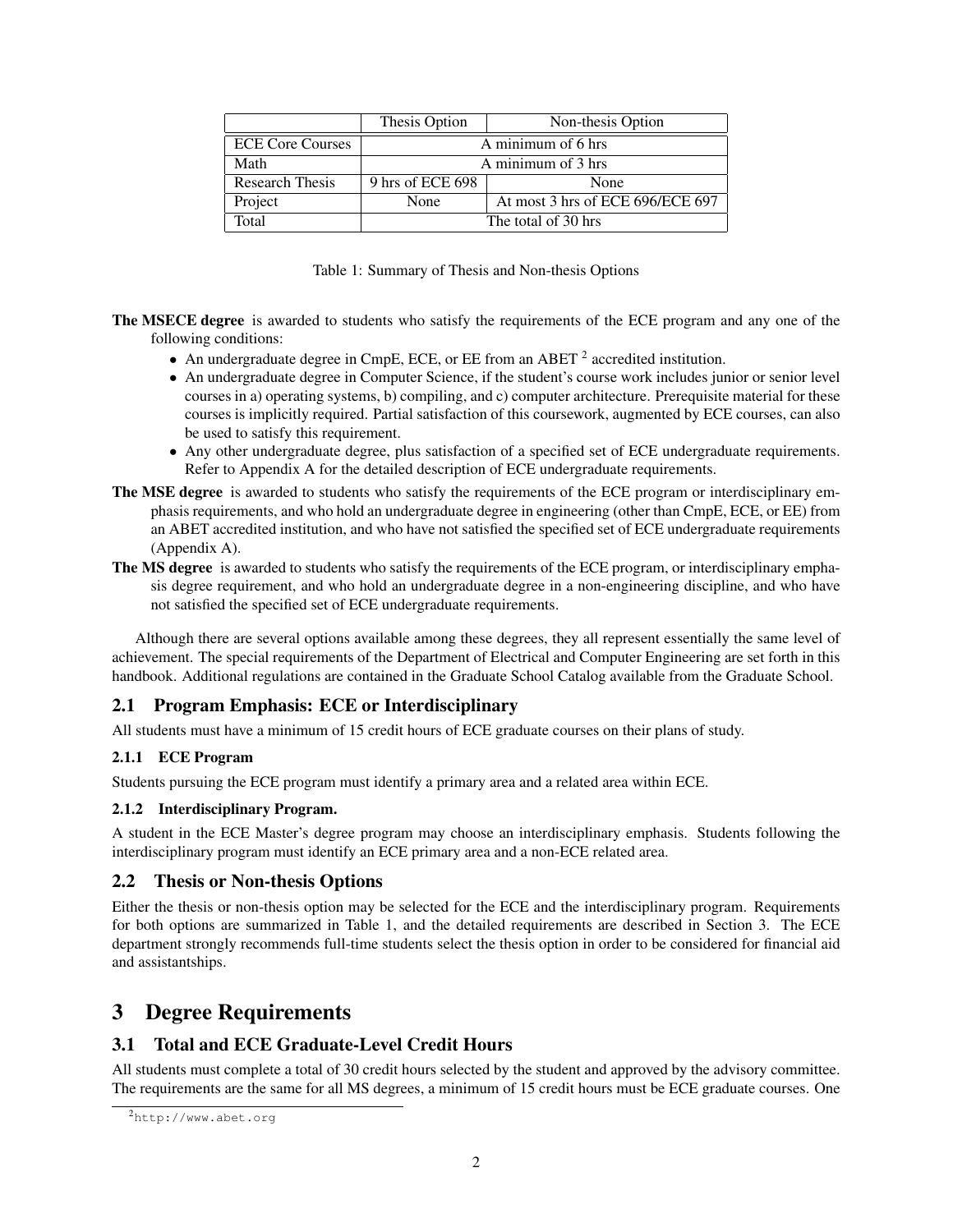3 credit hour course from the list in Appendix B is required to meet the Mathematics requirement, see Section 3.4). No more than 3 additional credit hours can taken outside of the ECE department (see Section 5.3) will be accepted for the plan of study. Pass/No-Pass grades are not permitted for courses on Master's plan of study.

## 3.2 Core Course Requirement (Breadth Requirement)

The area core courses cover introductory material essential to the respective ECE research area. Students must successfully complete a minimum of two (2) core courses from ECE 600, ECE 602, ECE 604, ECE 606, ECE 608, and ECE 610 to ensure a limited breadth of knowledge within the program. A student must select a core course from his/her ECE primary area, chosen from the four defined areas listed in the table below. The third column of the table indicates the core courses associated with each primary area.

| Primary Area                            |           | Abbr.   Core Course    |
|-----------------------------------------|-----------|------------------------|
| Automatic Control, Robotics, and System | AC.       | <b>ECE 602</b>         |
| Communication and Signal Processing     | CS        | <b>ECE 600</b>         |
| Computer Engineering                    | <b>CE</b> | <b>ECE 608</b>         |
| <b>VLSI</b> and Circuit Design          | VC.       | <b>ECE 606/ECE 608</b> |

Only courses offered from Indianapolis or West Lafayette campuses can be used. Regional campus courses and transfer courses must not be used toward the core course requirement

## 3.3 Depth Requirement

Students must successfully complete a minimum of nine (9) hrs courses in the primary area they have declared, including the core course in their primary area. Appendix G detailed the list of courses in each primary area.

## 3.4 Math Requirement

A minimum of three (3) approved math credit hours is required for all degree programs. The approved mathematics, statistics, computer science, and physics courses meeting the math requirement are given in Appendix B.

### 3.5 Research Credit Requirement

Research credit hours are not required for students on non-thesis option. However, a maximum of three (3) credit hours of ECE 696 (Advanced Projects) and/or ECE 697 (Directed Reading) are allowed on their plan of study for the non-thesis option. ECE 698 are not allowed on the POS of students pursuing the non-thesis option, and ECE 698 will not be converted to either ECE 696 or ECE 697.

Students pursuing the thesis option are required to register for a minimum of 9 hrs of ECE 698 Research (thesis) toward their their MS degree. Students may register more than 9 hrs of ECE 698, but students are required to take a minimum of 21 hrs of regular courses.

Students should check with their major professor to determine the number of ECE 698 hours appropriate for their program. ECE 698 hours qualify as ECE graduate-level credit hours and may be used to satisfy the ECE graduate-level 15 credit-hour requirement described in Section 3.1. ECE 696 and ECE 697 credit hours are not allowed on the POS of students pursuing the thesis option.

### 3.6 Minimum Academic Requirements

Good Academic Standing. The ECE Department maintains the following minimum standards to be in *good academic standing* in the Master's degree program.

To be in good academic standing, a Master's graduate student must maintain a cumulative grade point index of at least 3.00 out of 4.00 over the courses on his/her plan of study. A graduate student who is not in good standing at the end of any semester or summer session will be provided with a *warning letter*. Should the student's cumulative grade point index remain below 3.00 at the end of the succeeding semester or summer session, he/she will be placed on probation. A student in probation may not be permitted to register for further graduate courses, pending academic review and approval by the ECE Graduate Committee.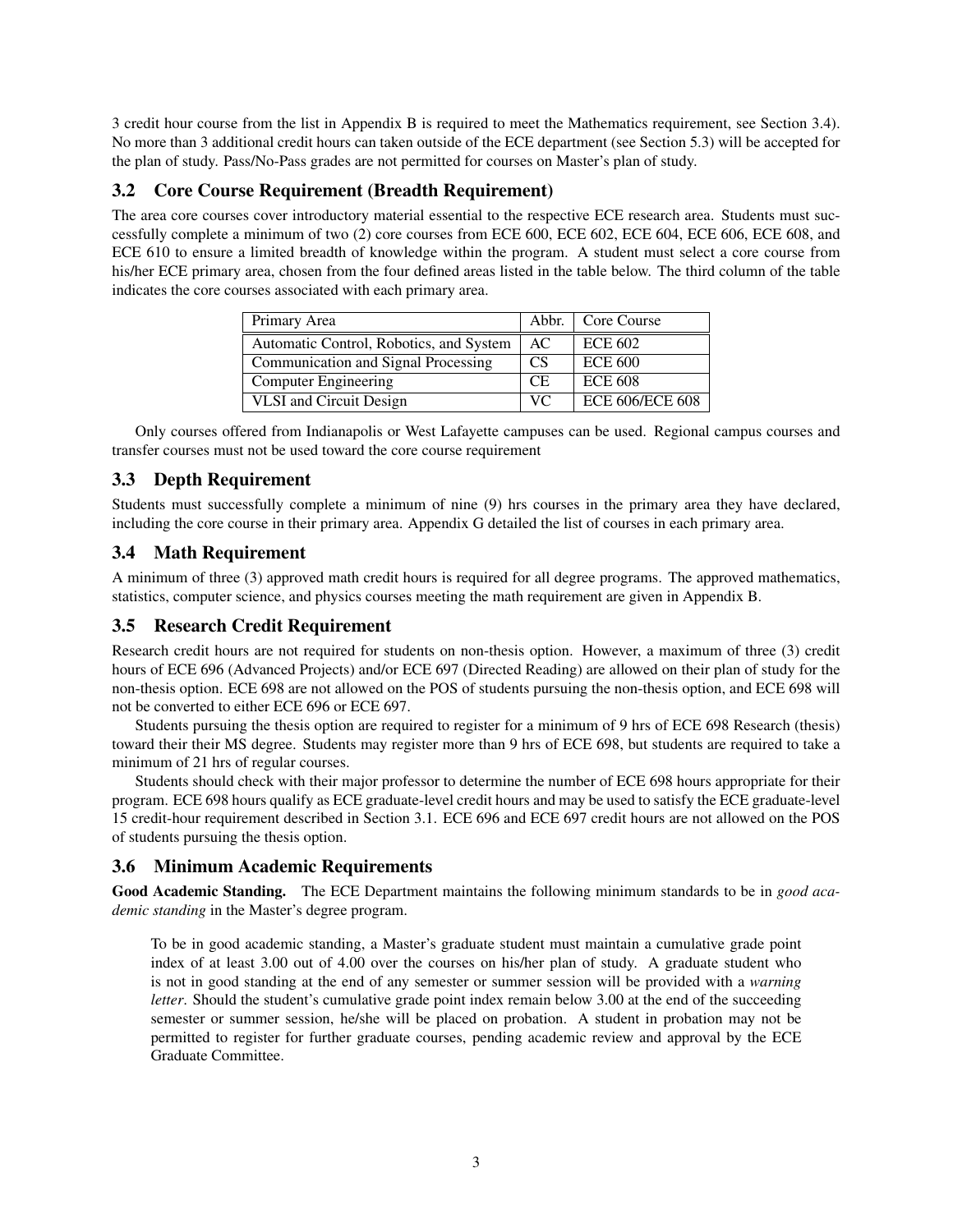The cumulative grade point index is calculated using the courses that are on the POS. If a course is taken more than once while the student is enrolled as a graduate student, only the most recent grade received in the course will be used in computing the grade point index. Transfer courses are not included in the computation of the cumulative grade point average. University requirements state that no grade of 'D' or 'F' is allowed for a course that is on the approved POS. All Master's students must achieve a final cumulative grade point index of 3.00 or higher for courses that are on the POS. Any course on the POS for which a grade of 'D' or 'F' is obtained must be repeated. In the event of a deficiency in the cumulative grade point index, a course may be repeated but only the most recent grade received will be used in computing the index.

### 3.7 English Requirement

All ECE graduate students must demonstrate acceptable proficiency in written English before graduating. Students will not be allowed to graduate until this requirement has been met. All teaching assistants must satisfy additional oral English proficiency.

The ECE department strongly recommends that students fulfill the English requirement as early as possible (first semester) in their academic program. The English proficiency requirements are detailed in Appendix C.

#### 3.8 Residency and Load Requirement

#### 3.8.1 Semester Load

All international students must be enrolled full-time to maintain appropriate visa status. To qualify as a full-time student, a student must satisfy one of the following criteria:

- be enrolled for nine (9) credit hours, or
- hold a research or graduate assistantship and be registered for at least six (6) credit hours.

#### 3.8.2 Residency Requirements

The total number of hours of academic credit used to satisfy residency requirements consists of all course credit hours that appear on the plan of study, other graduate course credit hours on the IUPUI transcript with grades of 'B' or better, and thesis research hours that appear on the transcript. At least one-half of the total credit hours used to satisfy degree requirements must be earned in residence on the IUPUI campus, where the degree is to be granted. Course credits obtained via televised instruction on the IUPUI campus shall meet the residency requirement.

## 4 Master's Advisory Committee

The Master's Advisory Committee shall consist of a minimum of three faculty members. The duties of this committee are to assist the student in the preparation of the plan of study, advise the student on research related to the Master's thesis, and conduct examinations on the Master's thesis. The student shall select a major Professor who will serve as the Chair of the advisory committee. The major professor/student relationship must be a mutually acceptable one. With the advice and approval of the major professor, the student will select the remaining members of the advisory committee. The Chair of ECE Graduate Program may serve as the major professor for a student with a non-thesis option or for a new coming student by default. The following rules and guidelines will help you to select your advisory committee:

- 1. The major professor must be a member of the ECE faculty and should be a member of the primary area that the student has declared. Refer to Appendix D for the list of faculty and their areas.
- 2. At least one member of the advisory committee must be from the student's primary area, and another member should be from the ECE Related Area.
- 3. If you have selected the thesis option and two advisors guide your research jointly, it may be advisable to have two co-chairs on your advisory committee rather than a single chair. At least one of these co-chairs must be a member of the ECE faculty and should be a member of the primary area that you have declared.
- 4. A majority of your advisory committee must be composed of members of the ECE faculty.
- 5. A special member, defined as a person without regular certification, may be added as the fourth member of the committee.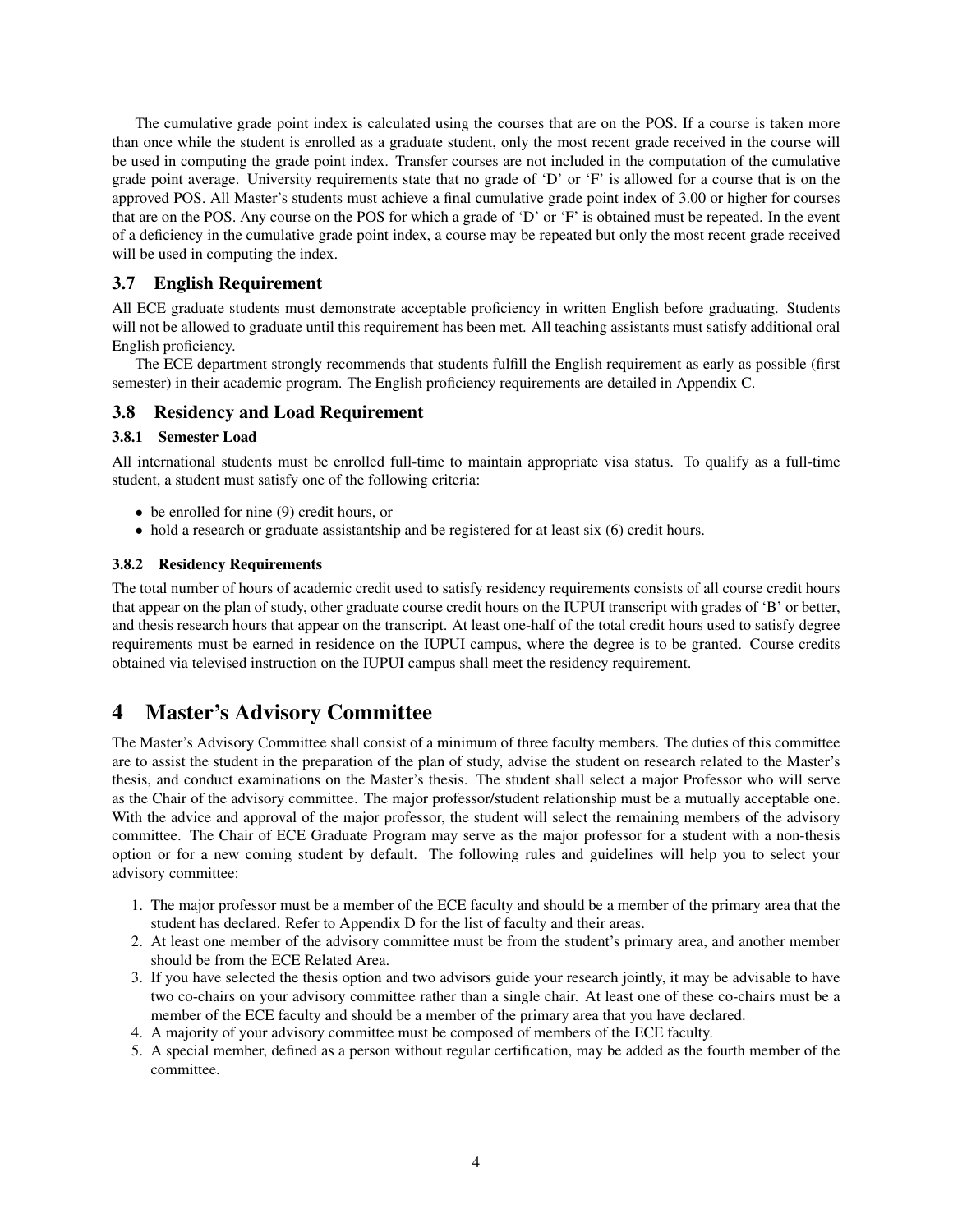6. Faculty members from other universities, researchers from industry, and non-faculty research staff from the campus have to be approved for special certification by the Graduate School for them to be members of the advisory committee. A student may initiate a request for special certification in the ECE Graduate Office. A current and complete vita for the special member has to be submitted along with the request.

The advisory committee, as agreed upon by the student and the major professor, shall be presented to the ECE Graduate Office and the Dean of the Graduate School for approval and formal appointment. The Dean may appoint additional members if it seems advisable. The advisory committee is established when the plan of study is approved. Changes to the advisory committee require a 'Change in Plan of Study' form to be completed.

# 5 Master's Plan of Study

All Master's students must file a plan of study (POS) *before the end of their first semester*. This helps to ensure a logical curriculum early in the program, sets a clear pathway toward completion of the student's degree, and helps the school plan and monitor the overall ECE graduate program. For this reason, registration for subsequent semesters can be restricted until the plan of study has been filed. If necessary, changes can be made to the plan of study at a later date, subject to the restrictions cited in Section 5.1. The plan must be appropriate to meet the needs of the student's chosen field as determined by the advisory committee, and must be approved by the ECE Graduate Program and the Graduate School.

## 5.1 Changing Your Plan of Study

It is recognized that as a student's program progresses there may arise conditions that make it desirable to change the program or the plan of study. Indeed such changes, when based on sound academic reasons, are allowed. However, there are regulations to be observed for the change. Specifically,

- A course may not be removed from an *approved* plan of study once the course has been taken and a grade of 'D' or lower is received. This is a Graduate School rule. Refer to Appendix E for the approval process of the plan of study.
- Any change/s to a plan of study requires approval of the student's advisory committee and the ECE Graduate Program.

To make changes to an approved plan of study, Graduate School Form 13 'Request for Change to the Plan of Study' has to be completed and filed to the Graduate School. This form is also used to request a change of major professor and/or other advisory committee members, or for a change of the Master's degree option. The form is available from the School's Graduate Programs Office or from the ECE Graduate website.

### 5.2 Undergraduate, Transfer, and Excess Course Credits

### 5.2.1 Transfer Credits

A maximum of twelve (12) graduate-level credit hours earned at an accredited university may be applied toward the Master's degree and entered on the Master's plan of study. All courses transferred must be graduate-level courses, must not have been used to meet the requirements for another degree, and must be completed with a grade of 'B' or better. Grades from transfer courses are not included in computing the grade point average.

#### 5.2.2 Excess Course Credits

Up to twelve (12) credit hours of graduate-level courses taken before a student was admitted to the ECE Master's program may be applied toward the Master's degree and entered on the Master's plan of study. Allowed courses include those taken:

- 1. as excess undergraduate-degree credit taken at senior-year standing;
- 2. in non-degree status;
- 3. while seeking a degree in other departments or schools, if you subsequently request to transfer to ECE;
- 4. while seeking a degree in other departments or schools, if you subsequently request dual-degree status in ECE. For dual-degree students seeking a PhD in another department or school and a Master's degree in ECE, the ECE Master's degree plan of study may not contain any courses offered by or dual-listed with the student's other department or school.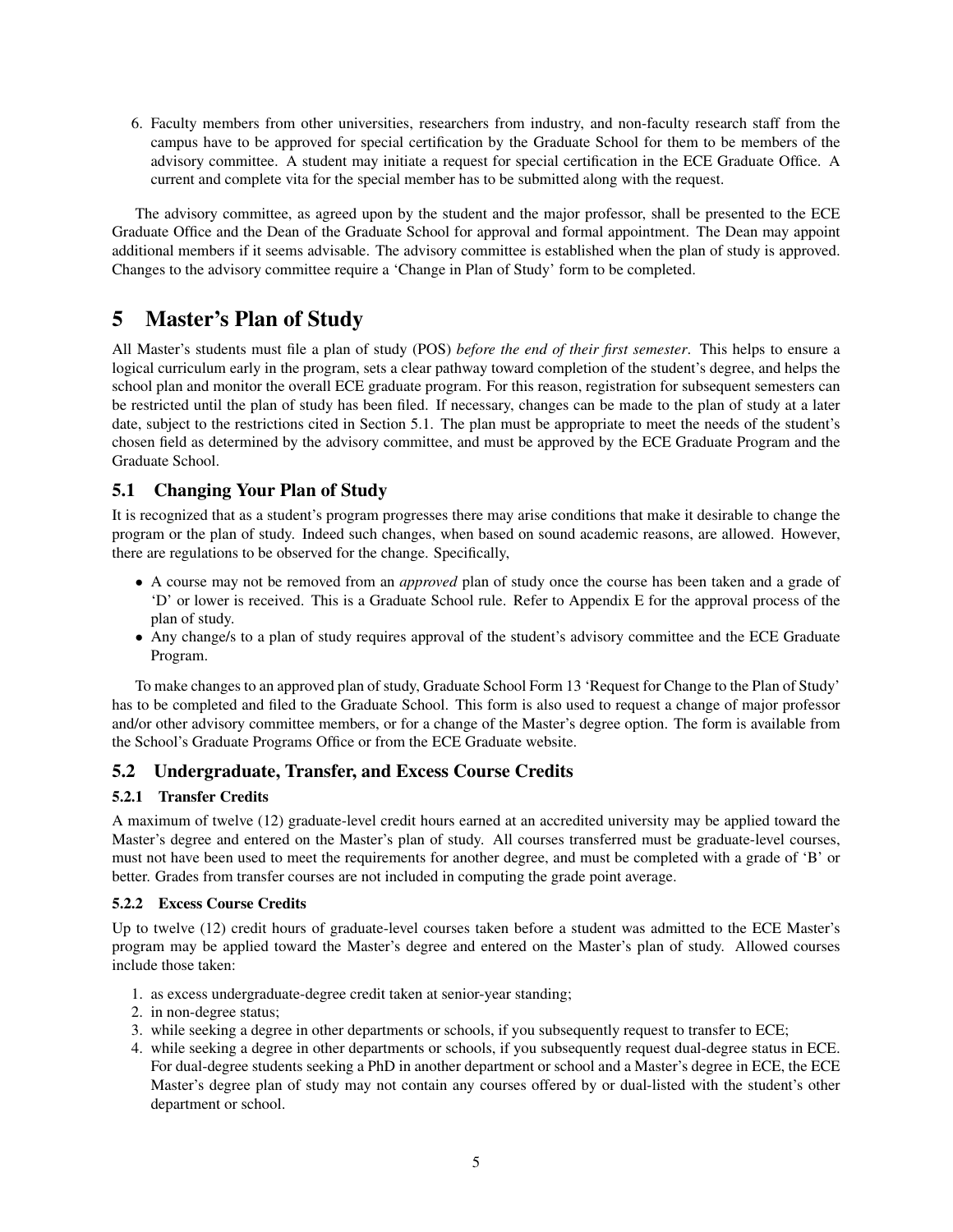#### 5.2.3 Special Approval Requirements

Without exception, all transfer, and excess course credits used on the Master's plan of study must be approved by your advisory committee and by the ECE Graduate Program. The steps to follow in requesting approval to include such credits on the Master's plan of study are:

- 1. Add the course to your plan of study.
- 2. If a transfer course or a non-ECE course was taken at other universities, show a copy of the catalog description of the course to your advisory committee members and bring the catalog description to the ECE Graduate Office.
- 3. If you are transferring a course from another university, the ECE Graduate Program will also require an original transcript showing the grade earned and a statement from an official at the university where the course was taken certifying that the course was not used to fulfill requirements for any other degree.

#### 5.3 Credits taken outside the ECE Department

One 3 credit Mathematics course must be chosen from the list in Appendix B for the plan of study in order to satisfy the Mathematics requirement (see Section 3.4). Only 3 additional credits, taken from another department can be counted on the plan of study. These credits can be selected from the list in Appendix B, or the credit selection (i.e. course) must be approved by your advisory committee and by the ECE Graduate Program, this approval *must be obtained prior* to taking the course.

## 6 Registration

The registration period begins during the third week of October for the Spring semester and during the third week of March for the Summer sessions and Fall semester. Keep a look out for announcements on registration as these dates approach. All current ECE graduate students must register during this registration period (October-November and March-April). Note that late registration incurs a penalty fee. We encourage you to select your courses and register early, as department's decisions to cancel courses that have low enrollment may affect your course options.

Dropping and Adding Courses. Be aware of procedures, late fee charges, and refunds deadlines for dropping and adding of courses. Students may drop/add courses online during the open registration period. However, once the Open Registration period ends, online registration will not be available and students must use a Drop/Add paper form to change a course. Information on procedures and deadlines are available on the Registrar's website  $3$ .

Inactive Academic Status. Students who do not enroll in classes for three (3) consecutive academic sessions, including summer session, will be automatically placed into *inactive academic status*. Students who have been placed in inactive academic status are required to apply for and be granted re-admission to the graduate program before they are permitted to enroll again. The application process for readmission consists of completing and submitting a new application — other supporting application materials are not required for re-admission.

Students must wait for their applications for re-admission to be officially approved by the Purdue University Graduate School before enrolling for classes. Registration activities that take place while in the inactive academic status and before a new application for re-admission has been officially approved by the Graduate School are considered invalid registrations and will not count toward graduate credit.

## 7 Master's Thesis and Final Examination

For those pursuing the thesis option, a thesis must be prepared according to a preset format and processed (revised, signatures obtained, bound, distributed) following specified procedures. Likewise, the student must present and defend his/her work in a Final Examination. Information relative to the preparation and processing of the thesis is contained in Appendix D. Appendix E outlines the steps involved in scheduling the final examination.

## 8 Continuation for the Ph.D. Degree

In order to continue graduate work toward the PhD degree after completion of the Master's degree, a student must be admitted to the PhD program. Admission is based on evaluation of the students potential for success at the PhD level.

<sup>3</sup>http://registrar.iupui.edu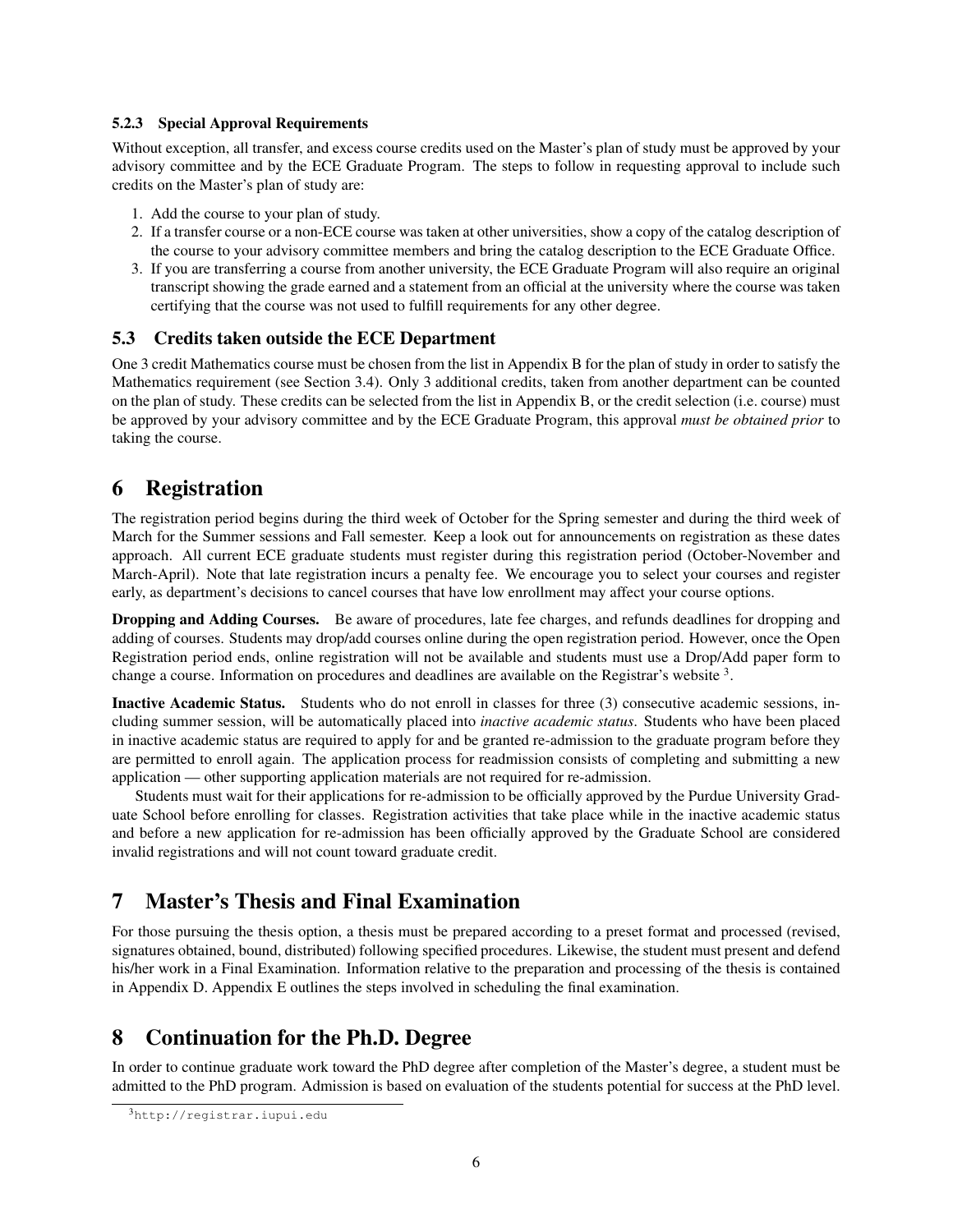The GPA of a typical successful applicant is 3.6 or higher. At a minimum, the student must have a GPA of 3.3 and a positive recommendation from his/her advisory committee. Application forms for admission to the PhD program are available in the ECE Graduate Office, and should be filed at the beginning of the final semester of the student's Master's program.

# 9 Petitions to the Graduate Committee

All graduate students have the right to petition for exceptions to any existing rules if they feel that the circumstances are sufficiently unusual to warrant special consideration. The petition should be delivered in writing to the Chair of the Graduate Committee and should contain the approval (or disapproval) of each member of the student's advisory committee.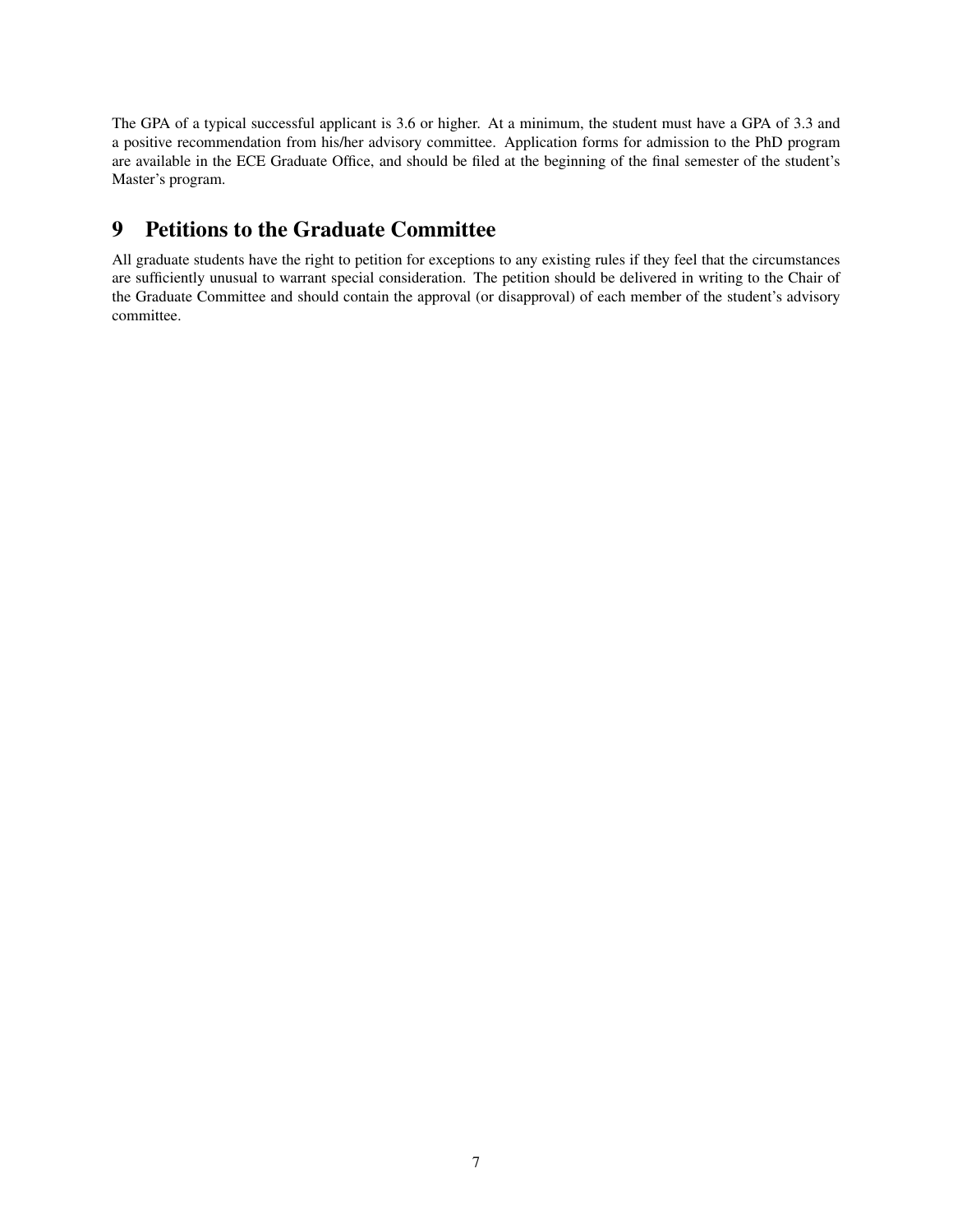# A Undergraduate Course Requirement

This appendix describes undergraduate course requirements for the MSECE degree program to qualify a BS major other than CmpE, ECE, and EE.

## A.1 Courses Required

Graduates from non-ABET accredited programs or graduates of non-engineering majors, including technology and science programs, may complete and be awarded the Master of Science in Electrical and Computer Engineering degree (MSECE) if the following undergraduate course requirements are fulfilled, in addition to completing the Master's degree requirements:

- ECE 201, ECE 264, ECE 301, ECE 302,
- One of ECE 305 and ECE 311, ECE 408
- Two of ECE 255, ECE 270, ECE 321, and ECE 382,
- One of ECE 362, ECE 359, and ECE 365; and
- One undergraduate lab of ECE 207, ECE 208, and ECE 282.

Graduates from Computer Science discipline may be asked to take either ECE 301 or ECE 302. The engineering courses listed above require the following math and/or science prerequisites or equivalents:

MATH 163 Integrated Calculus & Analytical Geometry I

MATH 164 Integrated Calculus & Analytical Geometry II

MATH 261 Multivariate Calculus

MATH 262 Linear Algebra and Differential Equations

PHYS 251 Heat, Electricity, and Optics

## A.2 Ways to Fulfill the Requirements

The "Undergraduate Requirements" are administered by the ECE department and the Graduate Programs Office. A student may fulfill the requirements for an undergraduate electrical and computer engineering course through the following ways:

- 1. Taking the indicated course and receiving a grade of 'B' or better.
- 2. For a course offering a comprehensive final exam, taking the final exam for the course and ranking in the top 30% of the class taking the exam. (This is available only to students who are not enrolled in the course.)
- 3. Establishing that s/he had obtained a grade of 'B' or better in an equivalent course.
- 4. Taking a closely related Electrical and Computer Engineering graduate course such as ECE 201/ECE 554, ECE 270/ECE 559, ECE 301/ECE 538, ECE 302/ECE 600, ECE 305/ECE 606, ECE 311/ECE 604, ECE 359/ECE 608, ECE 365/ECE 565, ECE 408/ECE 595-RTOS, ECE 382/ECE 602, and ECE Lab/ECE 557, receiving a grade of 'B' or better.

Note that the purpose of the undergraduate requirements is to give substance to the claim that the person receiving the MSECE does indeed have an electrical and computer engineering background. The requirements are not related to the prerequisites for graduate courses.

A student whose undergraduate degree is not in Electrical and Computer Engineering and who does not wish to complete the undergraduate requirements specified here may receive either MSE for students whose undergraduate degree is in another engineering discipline, or MS for students whose undergraduate degree is in a non-engineering discipline degree<sup>4</sup>. Students following the interdisciplinary program may receive the MSE or MS degree.

<sup>4</sup>Note that any student who was conditionally admitted and was required to complete certain requirements, these requirements need to be satisfied in spite of the MS degree option.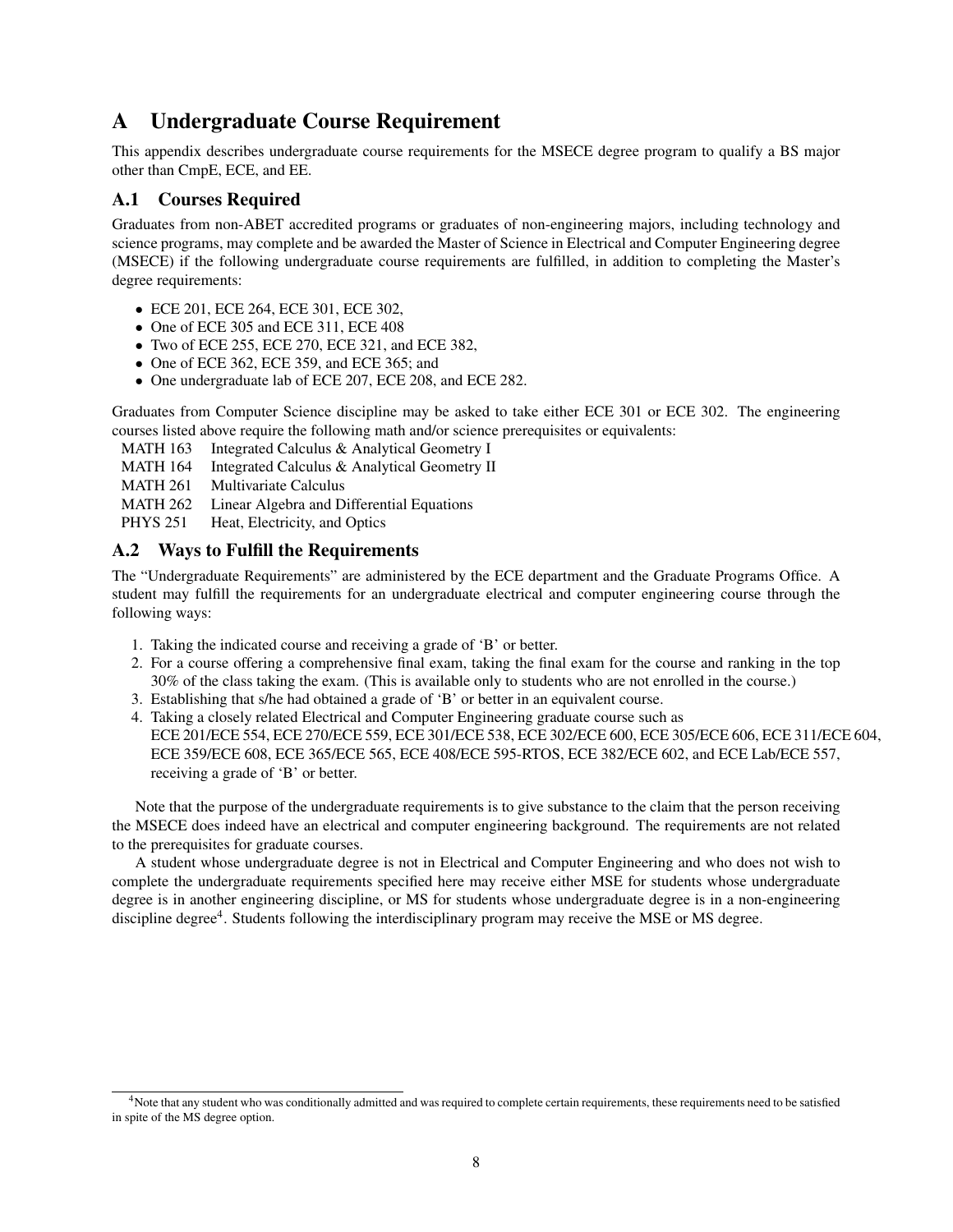# B Mathematics Requirement

The following list of courses have been approved for meeting the mathematics requirement.

## B.1 Mathematics Courses

Courses numbered MATH 511 and above are acceptable with the exceptions listed below:

- 1. MATH 519 (STAT 519) is *not* acceptable due to significant overlap with ECE 600
- 2. MATH 504 is acceptable for students whose primary area is either Automatic Controls or Communications and Signal Processing;
- 3. MATH 527 is *not* acceptable for Communications and Signal Processing majors.
- 4. Math education related courses are not acceptable.

### B.2 Computer Science Courses

- CSCI 514 Numerical Analysis
- CSCI 515 Numerical Analysis of Linear Systems
- CSCI 520 Computational Methods in Analysis
- CSCI 614 Numerical Solution of Ordinary Differential Equations

CSCI 615 Numerical Solution of Partial Differential Equations

### B.3 Statistics Courses

STAT 528 Introduction to Mathematical Statistics

STAT 529 Applied Decision Theory and Bayesian Statistics

STAT 532 (MATH 532) Elements of Stochastic Processes

STAT 533 Non-Parametric Statistics

STAT 538 (MATH 538) Probability Theory I

STAT 539 (MATH 539) Probability Theory II

STAT 553 Theory of Linear Models and Experimental Designs

STAT 554 Multivariate Test Statistics

STAT 555 Non-Parametric Statistics

STAT 576 Introduction to Statistical Decision Theory

STAT 638 (MATH 638) Stochastic Processes I

STAT 639 (MATH 639) Stochastic Processes II

STAT 657 Theory of Tests, Estimation and Decisions I

STAT 658 Theory of Tests, Estimation and Decisions II

STAT 667 Measure-Theoretic Statistics: Decision Theoretic and Classical

STAT 668 Asymptotic Distribution Theory

### B.4 Physics Courses

PHYS 600 Methods of Theoretical Physics I PHYS 601 Methods of Theoretical Physics II

Please Note: Faculty-initiated requests for changes or exceptions to the above will be considered by the Graduate Committee after approval by the appropriate area. Student-initiated requests must follow the same procedure, with the additional first step of approval by the student's major professor.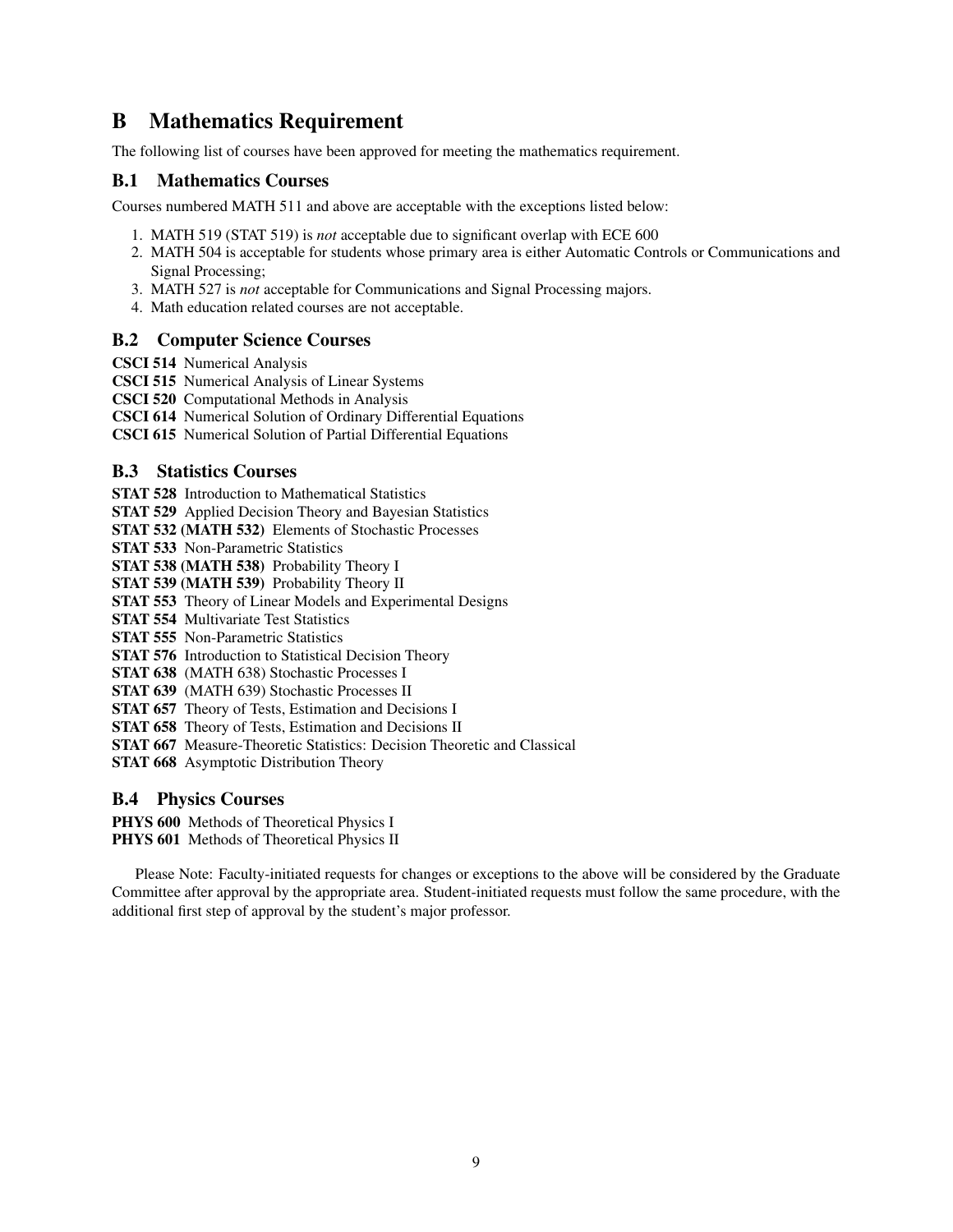## C English Language Proficiency Requirements

## C.1 English as a Second Language (ESL) Requirements

All graduate degree-seeking international students whose English is not their first language must take the English Placement Test (English language proficiency examination) administered by the IUPUI English as a Second Language (ESL) Program before they are permitted to enroll for classes after admission.

Students tested with English language deficiencies are required to take all of the remedial courses determined by the ESL placements and receive passing grades on those courses. Students must begin taking the first ESL course in the first semester of enrollment and complete the requirements in sequence before graduation. Students with incomplete ESL requirements will not be approved for graduation. There is one exception to the rule: "Students placed into English G013 'Reading/Writing for Academic Purposes' may replace G013 with TCM 460 'Engineering Communication in Academic Context'."

## C.2 SPEAK Test for International Graduate Teaching Assistants

All non-native speakers of English must be tested for their oral English proficiency before they are assigned duties that involve direct student contact (teaching assistant, laboratory assistant, graders, and tutors). Students must take and pass the SPEAK Test, a nationally standardized test before the students are given an academic appointment. Students who failed to obtain the required minimum scores will need to take an ESL course, G020 "Communication Skills for International Teaching Assistants" (3 credit hours) and take the test again before they can accept their appointments.

# D ECE Graduate Faculty

The list below was revised on December 2009. An up-to-date faculty list is available on the ECE Graduate website <sup>5</sup>. Note the following abbreviation for primary areas: Automatic Control, Robotics and System (AC); Communication and Signal Processing (CS); Computer Engineering (CE); and VLSI and Circuit Design (VC).

| Name                    | Identifiers | Area                        |
|-------------------------|-------------|-----------------------------|
| Yaobin Chen             | X0225       | AC                          |
| Yung Ping Stanley Chien | X0224       | <b>CE</b>                   |
| Lauren Christopher      | X0565       | $\overline{\text{CS}}$ , VC |
| Yingzi (Eliza) Du       | X0478       | CS, CE                      |
| Russell C Eberhart      | X0289       | AC, CE                      |
| Mohamed El-Sharkawy     | X0260       | CS, CE                      |
| Dongsoo (Stephen) Kim   | X0390       | CS, CE                      |
| Brian S. King           | X0412       | CS, CE                      |
| Sarah Koskie            | X0430       | AC                          |
| Jaehwan (John) Lee      | X0480       | CE, VC                      |
| Lingxi Li               | X0564       | AC                          |
| Steven Rovnyak          | X0425       | AC                          |
| Maher E. Rizkalla       | X0191       | <b>VC</b>                   |
| Paul Salama             | X0369       | CS, CE                      |
| H. Oner Yurtseven       | X0082       | AC                          |

Regular Graduate Appointment

| Special Appointment |                    |                 |  |  |  |  |
|---------------------|--------------------|-----------------|--|--|--|--|
| Name                | <b>Identifiers</b> | Area            |  |  |  |  |
| Zina Ben-Miled      | X0360              | CE.             |  |  |  |  |
| Edward J. Berbari   | X <sub>0295</sub>  | CS <sup>-</sup> |  |  |  |  |
| John H. Schild      | X0347              | CS              |  |  |  |  |
| Wei Wang            | X0462              | VC, CE          |  |  |  |  |

<sup>5</sup>http://www.ece.iupui.edu/Graduate/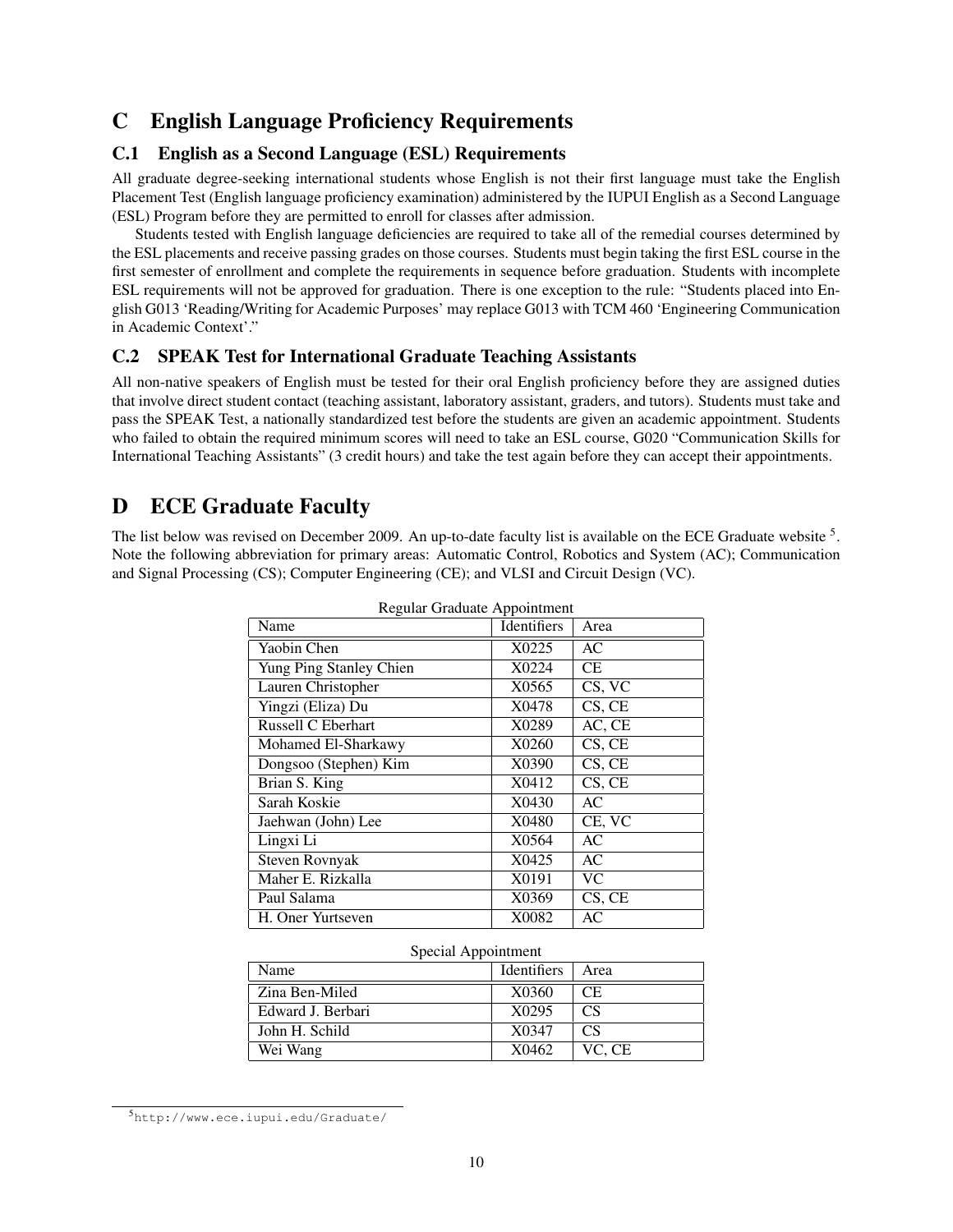# E Master's Degree Milestones

The following are "milestones" that should be used as a guide to accomplish needed tasks to complete the degree requirement:

- Prior to First Semester Registration:
	- Visit with three faculty members about possible courses to take.
	- If necessary, go to the School's Graduate Programs Office (ET 215) for assistance with registration.
- During the First Semester:
	- Satisfy conditions for admission and/or English proficiency requirements, if relevant.
	- Select major professor and advisory committee
	- Prepare the Master's plan of study and submit the plan prior to registration for the second semester
- One Semester Prior to the Final Semester of Graduation:
	- Fill out an "Application for Graduation" form before the beginning of the final semester. The paper application is available in Graduate Office and on the ECE Graduate website. If you need an electronic copy of the application, contact the Coordinator for Graduate Programs.
	- Review your plan of study to see that all degree requirements are met. Revise the plan of study if necessary.
- The Final Semester (Thesis Option):
	- Thesis option students must attend a briefing session on thesis formatting and preparations for thesis defense. Check with the Coordinator for Graduate Programs on dates for the briefing session. The briefing session takes about 2.5 hours.
	- Obtain major professor's approval of the thesis prior to scheduling the final examination (defense). Find out from your major professor if confidentiality needs to be maintained for your research thesis. If confidentiality is required for your thesis, a request for confidentiality needs to be submitted to the Purdue Graduate School by completing Graduate School Form 15 "Request for Confidentiality of Thesis". Form 15 can be obtained from the ECE Graduate website.
	- File Graduate School Form 8 "Request for Appointment of Examining Committee" with the department and the School's Graduate Office a minimum of 3 weeks prior to the proposed date of final oral examination/thesis defense. Also, schedule the final examination (thesis defense) with major professor and advisory members at least 3 weeks in advance. You are required to meet the deadlines by which the final thesis examination must be completed. Register for "Candidacy 991" (0 credit hour) again in your final semester of graduation. Candidacy is required both the semester prior to and the final semester of graduation.
	- Distribute copies of thesis to members of the Advisory Committee at least 2 weeks before the oral exam to allow sufficient time for members to review the thesis.
	- Immediately following the oral exam ensure that your advisory committee members sign Graduate School Form 7 "Report of Master's Examining Committee" and submit the form at the Graduate Programs Office (ET 219).
	- After the exam and all necessary changes have been made to your thesis, submit one copy (bound according to thesis preparation guidelines) of thesis to the IUPUI Graduate Office (Union Building, Rm. 207), and one copy to the ECE department. A final copy of the thesis should be provided to the major professor.
	- See Appendix H for more detailed information on submitting your request for final exam, and Appendix D for ECE graduate faculty identifiers.
- Final Semester (Non-Thesis Option):
	- Register for "Candidacy 991" (0 credit hour) again in your final semester of graduation. Candidacy is required both the semester prior to and the final semester of graduation.
	- Ensure that your advisory committee members sign Graduate School Form 7 "Report of Master's Examining Committee" and submit the form at the Graduate Programs Office by the deadline.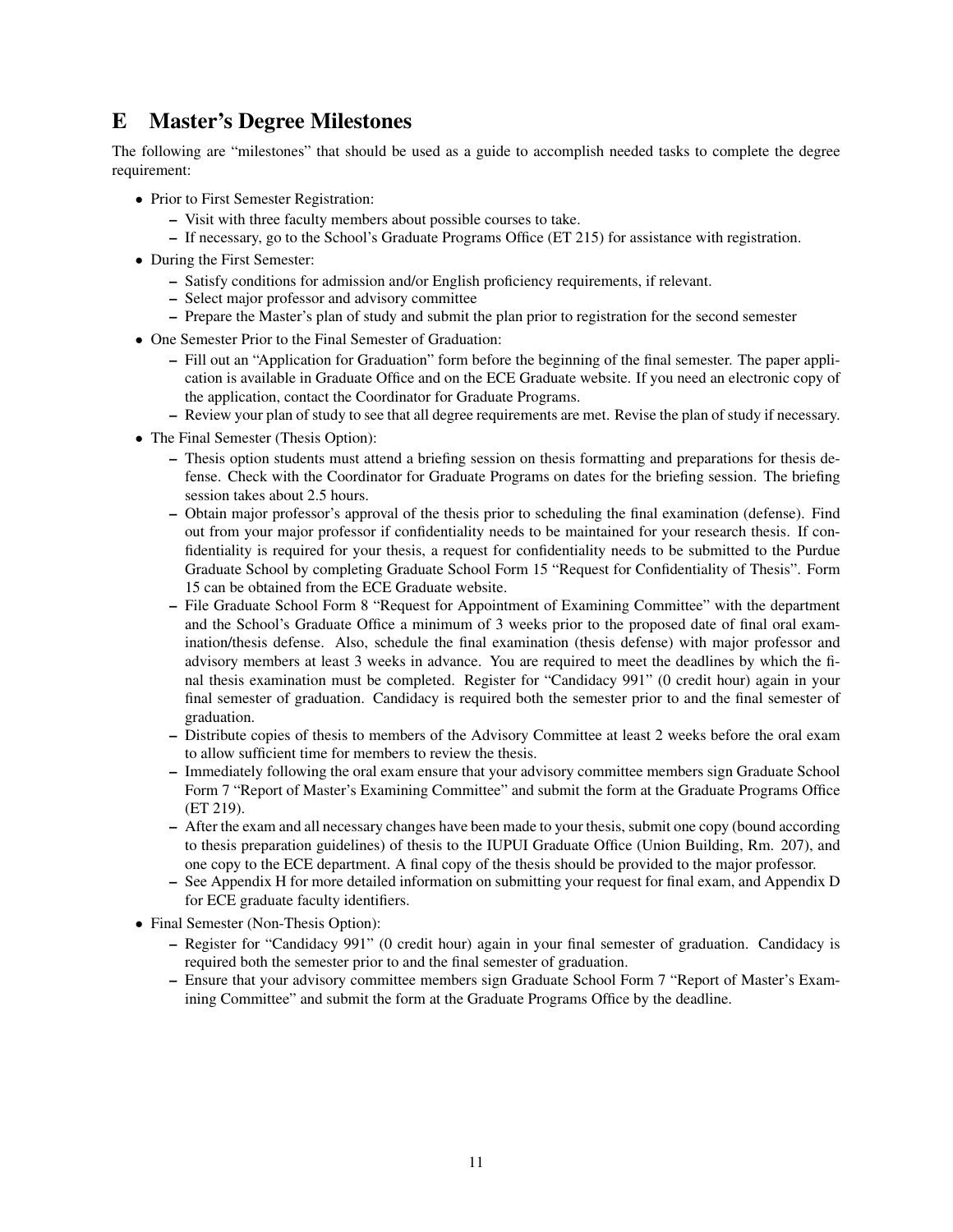# F Preparing The Master's Plan of Study

A plan of study form can be obtained from the ECE Graduate website <sup>6</sup> or from the School's Graduate Programs Office (ET 215). The plan of study must be typed. The following are guidelines and instructions for preparing the plan of study.

- 1. Review the preceding portions of this Handbook and the list of 500- and 600-level courses to determine the degree requirements for the particular degree and option you wish to pursue, and the courses of most interest to you, which will enable you to meet the degree requirements. Verify that the courses you need will be offered at a time when you wish to take them. The list of 500- and 600-level courses are available on the web and in the ECE office.
- 2. Fill out a draft of your plan of study (preliminary). Label 'P' for primary area courses and 'R' for related area courses.
- 3. Select an ECE faculty member to be your major professor/advisor and also to be the Chair of your Master's Advisory Committee. Confer with the major professor for advice on the plan and obtain his/her informal agreement to the plan (no signature is required on the draft copy).
- 4. In consultation with your major professor, select two additional faculty members to serve on your graduate advisory committee.
- 5. Prepare a computer-generated or typed version of your plan of study from the draft copy. Sign the form and carry it to each of your advisory committee member for signature.
- 6. Submit the original copy with all necessary signatures to the Graduate Programs Office after making a copy for your records.

Your plan of study will be reviewed by the Graduate Programs Coordinator and the ECE Graduate Office to ensure that the plan meets all requirements, and be kept into your file. Before the last semester in your degree program, it will be submitted to the Purdue Graduate School for final approval, which usually takes at least 3 to 4 weeks. You will consult the items relevant to the plan of study are described below:

| Dept Code       | Degree Code | Option        | Degree Title                                             |
|-----------------|-------------|---------------|----------------------------------------------------------|
| E25             |             | Non-Thesis    | Master of Science in Electrical and Computer Engineering |
| E <sub>25</sub> | 52          | Thesis        | Master of Science in Electrical and Computer Engineering |
| E <sub>25</sub> | 53          | Non-Thesis    | Master of Science in Engineering                         |
| E25             | 54          | <b>Thesis</b> | Master of Science in Engineering                         |
| E33             | 21          | Non-Thesis    | Master of Science                                        |
| E33             | 22.         | Thesis        | Master of Science                                        |

1. There are eight degree options and their corresponding degree codes are listed in the following:

- 2. The space for indicating the research area is left blank in most cases.
- 3. Indicate the primary area for your plan of study in the first entry line under courses, as shown in the sample plan of study of Figure F.
- 4. The title of a topic course (e.g. ECE 595) must start with "TPCS" followed by the title.
- 5. Courses transferred from other schools should be listed on the plan of study with the same course numbers and titles as they appear on the transcript from the school at which they were taken. Do not use the equivalent course number from a Purdue course. One copy of the catalog description of each course transferred should be submitted together with the plan of study.
- 6. The column labeled "Regular Regis." ("RR") is used to indicate whether a course was (or is to be) taken at IUPUI; the column "TR" indicates courses transferred from another school.
- 7. The column labeled "Non-Degree Regis." is used to indicate courses that were (or are to be) taken while a student was in non-degree status and not officially admitted to a degree program. No more than 12 credit hours taken in non-degree status may be used on a Master's POS.
- 8. To use a course that is an undergraduate excess on the POS, the course must be declared undergraduate excess on the transcript or, a letter from the school at which the course was taken must be supplied to verify that it was not used as a part of any degree.
- 9. ECE 698 M.S. Research Thesis should not be listed on the plan of study.

<sup>6</sup>http://www.ece.iupui.edu/Graduate/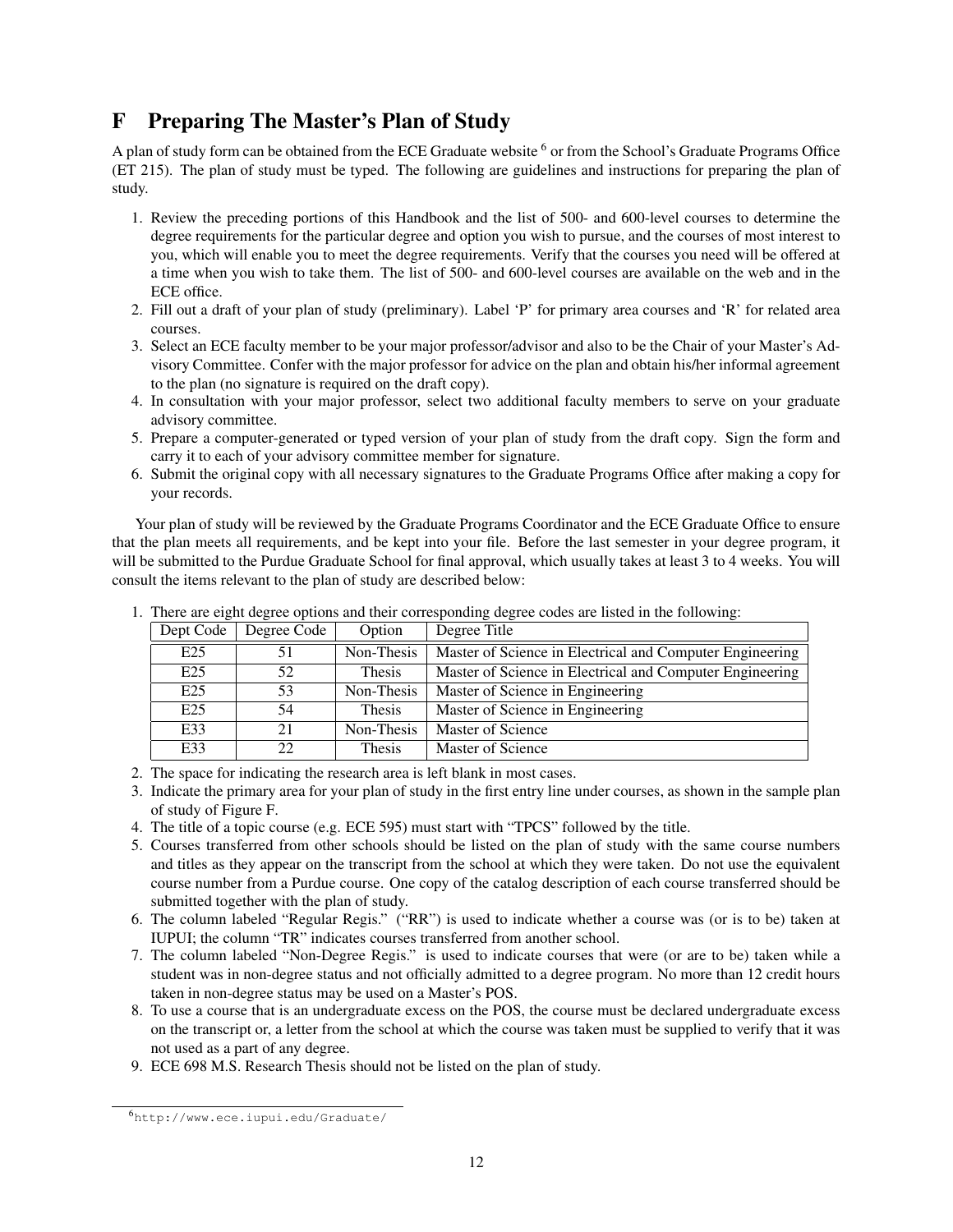## Sample Master's Plan of Study

|                                      | Graduate School Form 6<br>(Revised 6/06)                                                      | Request for Master's Degree Advisory Committee and Plan of Study Approval |                                     | <b>PURDUE UNIVERSITY</b>                    | <b>GRADUATE SCHOOL</b> |                          |                   |                |                                                                    |                            |             | (Please type)                              |
|--------------------------------------|-----------------------------------------------------------------------------------------------|---------------------------------------------------------------------------|-------------------------------------|---------------------------------------------|------------------------|--------------------------|-------------------|----------------|--------------------------------------------------------------------|----------------------------|-------------|--------------------------------------------|
|                                      |                                                                                               |                                                                           |                                     | (Please read instructions on reverse side.) |                        |                          |                   |                |                                                                    |                            |             |                                            |
| Pg.                                  | of<br>Pgs.                                                                                    |                                                                           |                                     |                                             |                        |                          |                   |                |                                                                    | Date Degree Expected       |             | Dec. 2007                                  |
|                                      | 1. NAME OF STUDENT<br>Martin King                                                             |                                                                           |                                     |                                             |                        | PUID No.                 |                   | 1234567890     |                                                                    |                            |             |                                            |
|                                      |                                                                                               |                                                                           |                                     |                                             |                        |                          |                   |                |                                                                    |                            |             | Thesis Option $\boxtimes$ Nonthesis Option |
|                                      | 2. DEPARTMENT<br>Electrical and Computer Engineering                                          |                                                                           |                                     |                                             |                        | Dept. Code E25           |                   |                |                                                                    |                            |             |                                            |
|                                      | Degree Title<br>Master Science in Electrical and<br>Computer Engineering                      |                                                                           |                                     |                                             |                        | Degree Code              | 49                |                | Research Area                                                      |                            |             |                                            |
|                                      | 3. AREA OF SPECIALIZATION (if any)                                                            |                                                                           |                                     |                                             |                        |                          |                   |                | AOS Code                                                           |                            |             |                                            |
|                                      |                                                                                               |                                                                           |                                     |                                             |                        |                          |                   |                |                                                                    |                            |             |                                            |
| Area                                 |                                                                                               | 4. COURSES                                                                |                                     |                                             |                        |                          |                   |                | 5. METHOD OF                                                       | <b>ESTABLISHING CREDIT</b> |             | 6. DATE                                    |
|                                      | OFFICIAL TITLE ABBREVIATION<br>Please group courses into "Primary" (P) & "Related" (R) areas. |                                                                           |                                     | Subject<br>Abbr.                            | Course<br>$No.*$       | Cr.<br>Hours             | Regular<br>Regis. | Non-<br>degree | Other or<br>Transfer From +                                        |                            |             | COMPLETED<br>OR TO BE<br>COMPLETED         |
|                                      | Computer Engineering - Primay Area                                                            |                                                                           |                                     |                                             |                        |                          |                   | Regis.         |                                                                    |                            |             |                                            |
| ₽                                    | Comp. Models and Methods                                                                      |                                                                           |                                     | ECE                                         | 608                    | з                        | RR                |                |                                                                    |                            |             | 12/2006                                    |
| P                                    | Artificial Intelligence                                                                       |                                                                           |                                     | ECE                                         | 668                    | з                        | RR                |                |                                                                    |                            |             | 12/2006                                    |
| Р                                    | Intro to Computer Communication                                                               |                                                                           |                                     | <b>ECE</b>                                  | 547                    | 3                        | RR                |                |                                                                    |                            |             | 12/2006                                    |
| Р                                    | TPCS: Real-Time Operating Systems and                                                         |                                                                           |                                     | ECE                                         | 595                    | з                        | RR                |                |                                                                    |                            |             | 5/2007                                     |
| R                                    | Random Variables and Signals                                                                  |                                                                           |                                     | ECE                                         | 600                    | 3                        | $_{\rm RR}$       |                |                                                                    |                            |             | 5/2007                                     |
| P                                    | TPCS: Mobile Wireless Networks                                                                |                                                                           |                                     | ECE                                         | 695                    | з                        | RR                |                |                                                                    |                            |             | 5/2007                                     |
| R<br>$\mathbb{R}$                    | Intro. to Mathematical Statistics<br>TPCS: Digital Description w/ VHDL                        |                                                                           |                                     | <b>STAT</b><br>ECE                          | 528<br>595             | 3<br>3                   | RR<br>RR          |                |                                                                    |                            |             | 8/2007<br>12/2007                          |
| R                                    | TPCS: DSP Processors                                                                          |                                                                           |                                     | ECE                                         | 595                    | 3                        | RR                |                |                                                                    |                            |             | 12/2007                                    |
| R                                    | TPCS: Medical Image Processing                                                                |                                                                           |                                     | ECE                                         | 695                    | 3                        | RR                |                |                                                                    |                            |             | 12/2007                                    |
|                                      |                                                                                               |                                                                           |                                     |                                             |                        |                          |                   |                |                                                                    |                            |             |                                            |
|                                      |                                                                                               |                                                                           |                                     |                                             |                        |                          |                   |                |                                                                    |                            |             |                                            |
|                                      |                                                                                               |                                                                           |                                     |                                             |                        |                          |                   |                |                                                                    |                            |             |                                            |
|                                      |                                                                                               |                                                                           |                                     |                                             |                        |                          |                   |                |                                                                    |                            |             |                                            |
|                                      |                                                                                               |                                                                           |                                     |                                             |                        |                          |                   |                |                                                                    |                            |             |                                            |
|                                      |                                                                                               |                                                                           |                                     |                                             |                        |                          |                   |                |                                                                    |                            |             |                                            |
|                                      |                                                                                               |                                                                           |                                     |                                             |                        |                          |                   |                |                                                                    |                            |             |                                            |
|                                      |                                                                                               |                                                                           |                                     |                                             |                        |                          |                   |                |                                                                    |                            |             |                                            |
|                                      |                                                                                               |                                                                           |                                     |                                             |                        |                          |                   |                |                                                                    |                            |             |                                            |
|                                      | 7. LANGUAGE REQUIREMENTS                                                                      | Method to be used to meet language requirements                           |                                     |                                             |                        |                          |                   |                | + Transfer course must be described as on original transcript.     |                            |             |                                            |
| a.                                   |                                                                                               | a.                                                                        |                                     |                                             |                        |                          |                   |                | * Mark course number with asterisk (*) if B or better is required. |                            |             |                                            |
| b.                                   |                                                                                               | b.                                                                        |                                     |                                             |                        |                          |                   |                |                                                                    |                            |             |                                            |
|                                      | 8. NAMES OF ADVISORY COMMITTEE MEMBERS                                                        |                                                                           |                                     | 9. GRADUATE                                 |                        | APPROVED BY ADVISORY     |                   |                |                                                                    | 10. DEPARTMENT             |             | 11. ADVISOR                                |
|                                      | (Please type full name.)                                                                      |                                                                           |                                     | <b>FACULTY</b><br><b>IDENTIFIER</b>         |                        | <b>COMMITTEE MEMBERS</b> | (Signature)       |                | Abbr.<br>Code                                                      |                            | IN AREA OF: |                                            |
|                                      |                                                                                               |                                                                           |                                     |                                             |                        |                          |                   |                |                                                                    |                            |             |                                            |
|                                      | Steve Wonder                                                                                  | Chair                                                                     | X0123                               |                                             |                        |                          |                   | Chair          |                                                                    |                            |             |                                            |
|                                      | Susan Noel                                                                                    |                                                                           | X0231                               |                                             |                        |                          |                   |                |                                                                    |                            |             |                                            |
|                                      | Michael Jordan<br>X0312                                                                       |                                                                           |                                     |                                             |                        |                          |                   |                |                                                                    |                            |             |                                            |
|                                      |                                                                                               |                                                                           |                                     |                                             |                        |                          |                   |                |                                                                    |                            |             |                                            |
|                                      |                                                                                               |                                                                           |                                     |                                             |                        |                          |                   |                |                                                                    |                            |             |                                            |
|                                      | $\Box$ Check here if supplemental notes or other requirements are                             |                                                                           |                                     |                                             | 13. APPROVED BY:       |                          |                   |                |                                                                    |                            |             |                                            |
| attached.                            |                                                                                               |                                                                           |                                     |                                             |                        |                          |                   |                |                                                                    |                            |             |                                            |
| Head of the Graduate Program<br>Date |                                                                                               |                                                                           |                                     |                                             |                        |                          |                   |                |                                                                    |                            |             |                                            |
|                                      |                                                                                               | Date                                                                      |                                     |                                             |                        |                          |                   |                |                                                                    |                            |             |                                            |
|                                      | 12. SIGNATURE OF STUDENT                                                                      |                                                                           | Academic Dean (if required)<br>Date |                                             |                        |                          |                   |                | Graduate School Dean                                               |                            |             |                                            |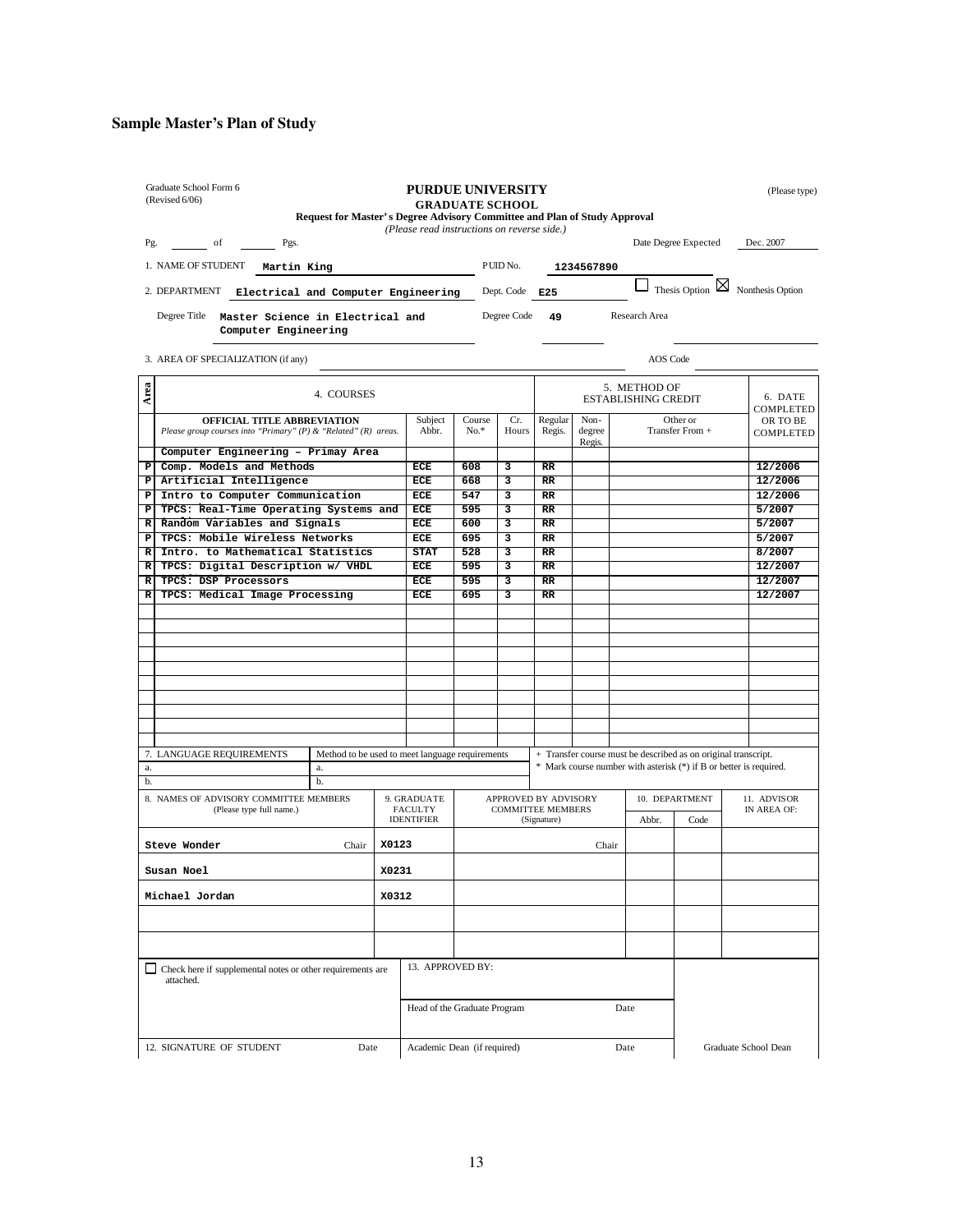# G Graduate Courses for the Primary Area

The list below was revised on December 2009. An up-to-date graduate course list is available on the ECE Graduate website. Note the following abbreviation for primary areas: Automatic Control, Robotics and System (AC); Communication and Signal Processing (CS); Computer Engineering (CE); and VLSI and Circuit Design (VC).

| <b>Course Number/Title</b>                                | $\overline{AC}$         | $\overline{\text{CS}}$  | CE                    | $\overline{\text{VC}}$ |
|-----------------------------------------------------------|-------------------------|-------------------------|-----------------------|------------------------|
| <b>ECE 510 Introduction to Biometrics</b>                 |                         | $\overline{\text{v}}$   |                       |                        |
| ECE 515 Software Engineering for Embedded Systems         |                         |                         | $\overline{\text{V}}$ |                        |
| ECE 536 Introduction to Computational Intelligence        |                         |                         | $\overline{\text{V}}$ |                        |
| <b>ECE 537 Multimedia Applications</b>                    |                         | V                       |                       |                        |
| <b>ECE 538 Digital Signal Processing I</b>                |                         | $\overline{\text{V}}$   |                       |                        |
| ECE 544 Introduction to Digital Communications            |                         | $\overline{\mathsf{V}}$ |                       |                        |
| ECE 547 Introduction to Computer Communication Networks   |                         | V                       | V                     |                        |
| ECE 554 Electronic Instrumentation and Control Circuits   |                         |                         |                       | V                      |
| ECE 559 MOS VLSI Design                                   |                         |                         |                       | v                      |
| <b>ECE 565 Computer Architecture</b>                      |                         |                         | V                     |                        |
| <b>ECE 569 Introduction to Robotics</b>                   | $\overline{\rm v}$      |                         |                       |                        |
| ECE 573 Optimizing Compilers                              |                         |                         | V                     |                        |
| ECE 580 Optimization Methods for Systems and Control      | $\overline{\rm v}$      |                         |                       |                        |
| ECE 595 Advanced Digital Design and Verification/VHDL     |                         |                         |                       | V                      |
| ECE 595 Computer Relaying for Power Systems               | $\overline{\text{V}}$   |                         |                       |                        |
| <b>ECE 595 Computer Security</b>                          |                         | $\mathbf{V}$            | V                     |                        |
| ECE 595 Digital Description w/ VHDL Verification          |                         |                         |                       | V                      |
| ECE 595 Discrete-Time Control Systems                     | $\overline{\mathbf{V}}$ |                         |                       |                        |
| <b>ECE 595 DSP Processors</b>                             |                         | V                       |                       |                        |
| ECE 595 Information Theory and Source Coding              |                         | $\overline{\text{V}}$   |                       |                        |
| ECE 595 One Shot Control for Power Systems                | $\overline{\mathbf{V}}$ |                         |                       |                        |
| ECE 595 Multimedia & Mobile Computing                     |                         | $\overline{\rm v}$      |                       |                        |
| ECE 595 Real-Time Operating Systems and Applications      |                         |                         | V                     |                        |
| <b>ECE 600 Random Variables and Signals</b>               |                         | $\overline{\rm V}$      |                       |                        |
| ECE 602 Lumped System Theory                              | $\overline{\rm v}$      |                         |                       |                        |
| <b>ECE 604 Electro Magnetic Field Theory</b>              |                         |                         |                       | V                      |
| <b>ECE 606 Solid-State Devices</b>                        |                         |                         |                       | V                      |
| ECE 608 Computational Models and Methods                  |                         |                         | V                     | V                      |
| <b>ECE 610 Energy Conversion</b>                          | $\mathbf V$             |                         |                       |                        |
| ECE 637 Digital Image Processing I                        |                         | V                       |                       |                        |
| ECE 647 Advanced Topics in Communication Networks         |                         | $\overline{\text{V}}$   |                       |                        |
| ECE 662 Pattern Recognition and Decision-Making Processes | $\overline{\rm v}$      |                         |                       |                        |
| ECE 680 Modern Automatic Control                          | $\overline{\text{v}}$   |                         |                       |                        |
| <b>ECE 684 Linear Multivariable Control</b>               | $\overline{\rm v}$      |                         |                       |                        |
| ECE 685 Introduction to Robust Control                    | $\overline{\text{v}}$   |                         |                       |                        |
| <b>ECE 695 Mobile Wireless Networks</b>                   |                         | $\overline{\mathsf{V}}$ | $\mathbf{V}$          |                        |
| ECE 695 Medical Image Analysis                            |                         | $\overline{\text{V}}$   |                       |                        |